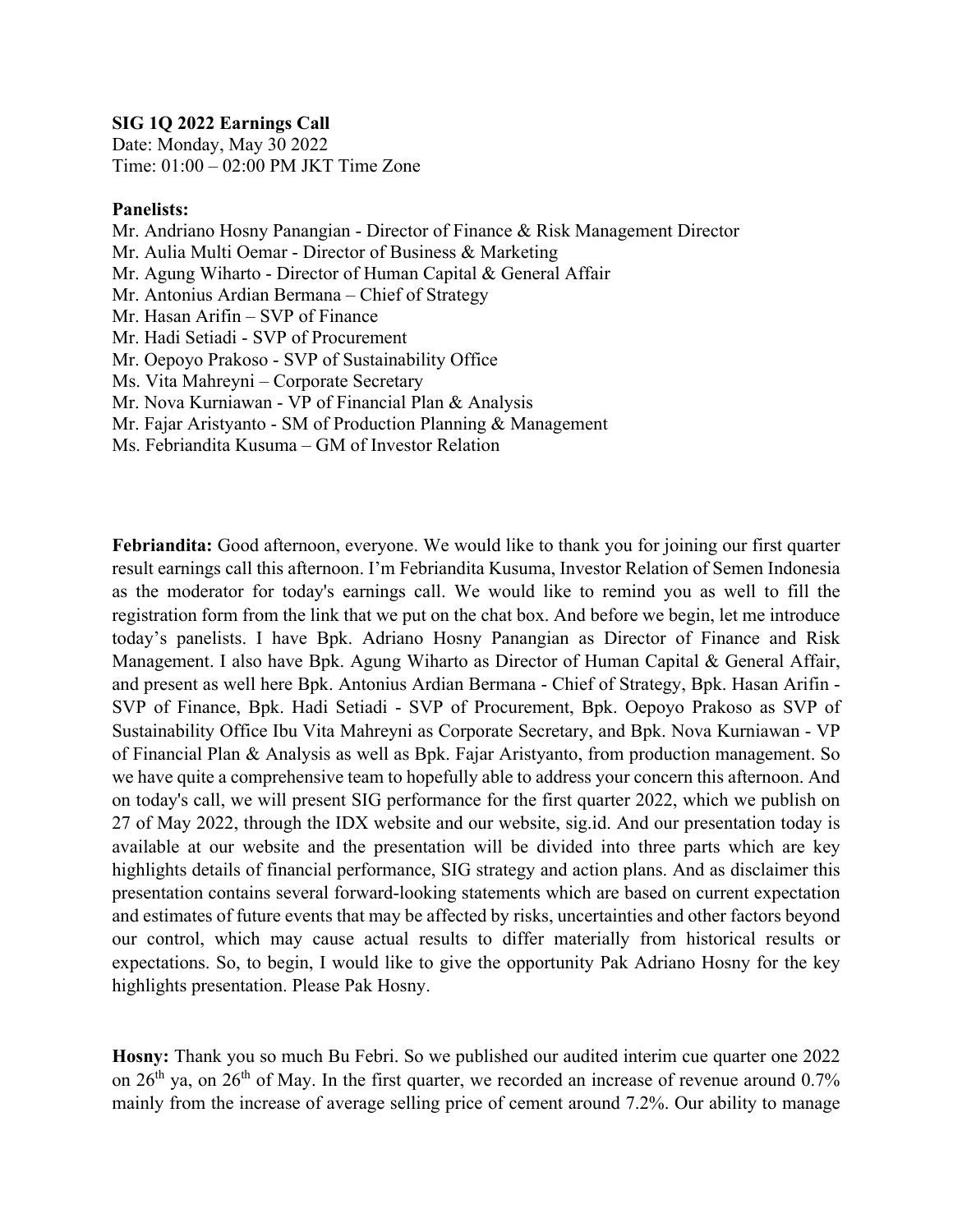the cost of the production and also our, our good relationship and ability to get most of our coal requirement with the domestic price obligations in the first quarter resulted in a more manageable cost of goods sold. And in addition to that our operational excellence also resulted in a more efficient operational expenses on top of our deleveraging program, which could reduce further our finance costs in the first quarter. And therefore our earnings after tax could increase around 7.7- 10.7% year on year. On the back of this result we also have put forward a robust strategy to manage our operational excellence and also our sustainability and ESG agenda. From the operational excellence side we have mainly focus on to further reduce our dependency of fossil fuel requirements and substitute some of our electricity with more environmental friendly source such as solar panel and we also enhance our ability to penetrate the market with a digitalization and enhancement of our business process.

So therefore, we can get a more efficient way of operating and also to consolidate our logistic with what we call optimizations on the cargo consolidation. On the ESG front, we put forth a robust plan on the scope 1, which is the internally processed production activities to reduce further our emission to be below on the target standards of IAE. And in order to do that, we also have put an agenda to increase further our thermal substitution rate and to reduce further our clinker factor, and these two sides besides can also reduce our emissions target, it also can reduce further our costs because main contributor of the cost now from the fuel costs mainly from the coal, we can substitute with more environmental friendly energy per source of fuel.

The second scope is basically to reduce our requirements for electricity using the fossil fuel and increase the electricity source from the solar panel. And these two items, hopefully we could target until 2030. Furthermore, I think in terms of our strategy and in the market, we are balancing out our strategy to increase price while also maintaining our dominance in several areas. And we are using or optimizing our strong five brands to fight in the market more delicately and more cautiously. So, therefore, the usage of economic brand will be utilized in a more proper manner to basically maintain our, you know, presence in certain market around Indonesia. I think, on the back of that, we also have put forth a plan to re-profile some of our loan this year into sustainable linked financing. Basically, this is to show our focus on our ESG agenda whereby with sustainable linked financing, then we also have to commit on achieving a KPI for our ESG target. And this will show our focus and commitment on our ESG agenda. Because if we fail to do so, it will get, you know, consequences on our margin and also interest expense going forward. Now, to explain further for you on our presentations, I will let Bu Febri to continue.

**Febriandita:** Thank you Pak Hosny. Maybe to the next slide, please. Yes, so this is the net profit bridge to show you what's changing from the first quarter 2021 to 2022. The contribution of the incremental in net profit bridge are basically from the increase in revenue growth even though in terms of total volume we record a decrease, but in terms of revenue per ton was increased and resulting in 60 billion Rupiah improvement in revenue. And in COGS, as you might know that we experience a significant increase in coal price in terms of in the market however, we are able to secure better pricing with the DMO and integrated procurement for strategic items including coal that allow us to manage the incremental only 181 billion Rupiah in the first quarter. And then in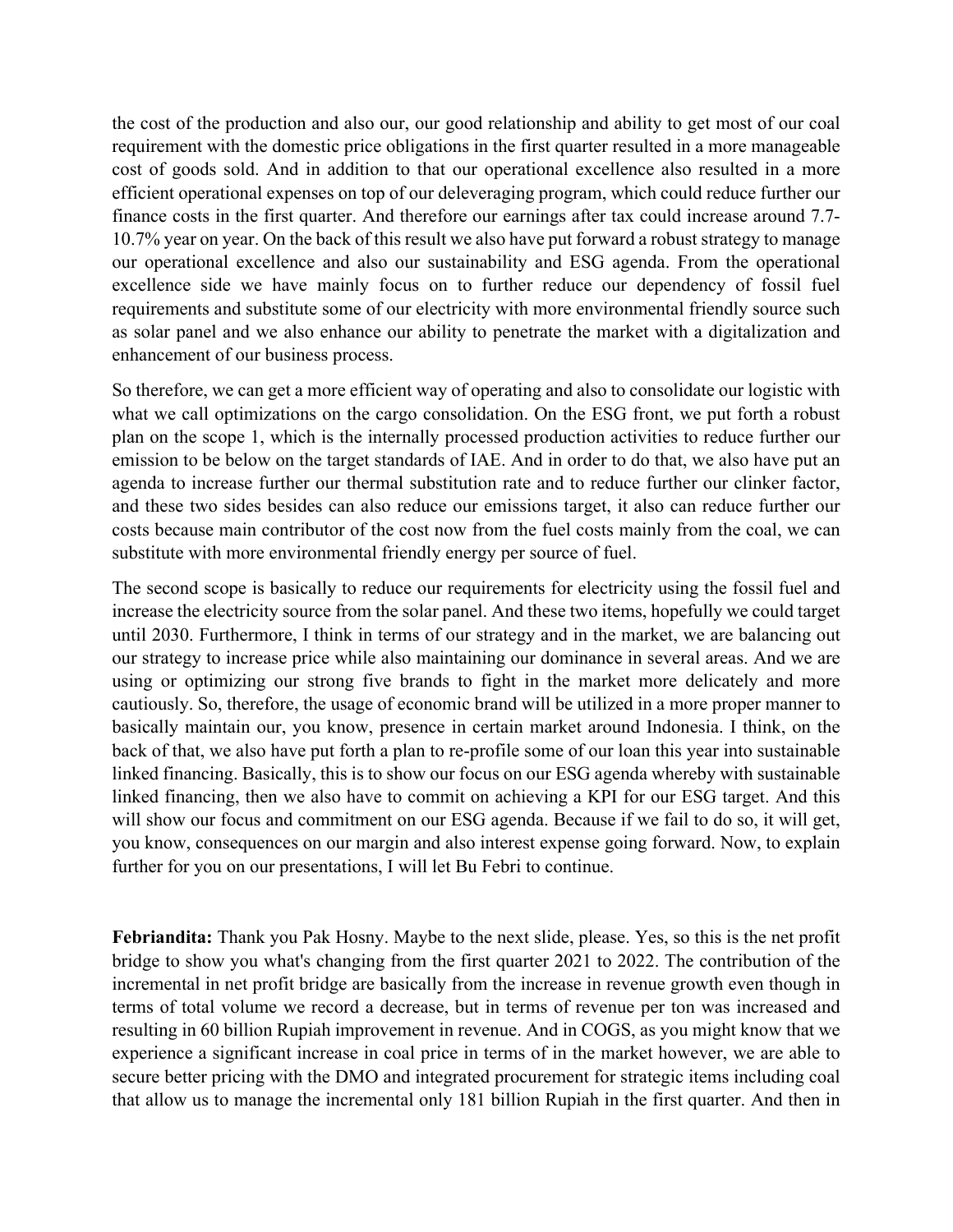terms of operating expense, we are able to reduce as well by 74 billion Rupiah, mostly from the decrease in promotion as well as labor costs. And on the other expense and or income, we improve 96 billion, mostly is from the 116 decrease in interest expense as we have lower interest bearing debt compared to last year. So, if you can move to the next slide, here in terms of breakdown from the 0.7% revenue growth mostly contributed by increase in bulk sales volume, which increased 8.2%. And that improvement in terms of sales volume in Java Island as you might know that the margin is higher compared to outer Java and we were able to increase by 2% in the first quarter this year, and that regional sales recorded lower 29% compared to first quarter last year mostly because we are focusing on domestic and because we need to secure the coal availability to serve the domestic production and sales. And in terms of revenue per ton, we record a 7% increase from 833,000 to 891,000 in the first quarter mostly contributed by the increase in the domestic selling price by 2.3% and regional selling price by 27%. And in terms of proportion as well domestic sales volume that in terms of price is higher compared to regional price as well increased by 7% compared to the first quarter last year. And moving on to next slide.

On the cost side, even though our costs of revenue recorded increase, but the incremental is quite manageable, because if we compare to the industry coal price has been increased by almost 100% in the first quarter this year compared to last year. However, we are able to maintain the incremental of fuel and energy costs by 36% only in the first quarter because we're able to secure the most of our coal procurement using the DMO price which is around 47 US dollar per ton FOB. And on the other costs, we are able to be more efficient. You can see here that non fuel and energy COGS decreased by 3.2%, mostly from the efficiency in raw material as we are able to reduce the clinical factors by 1% this quarter compared to first quarter last year. And then operating expense also decreased 5.7% due to promotion and labor costs, finance costs as well decreased by 26% through the lower interest-bearing debt balance. And from that, we are able to report higher net profit that increased 10.7% and net profit margin increased by 0.5%. And if we compare to the peers, because we are able to record higher revenue per ton growth, lower COGS per ton growth and lower growth in fuel and energy cost per ton, we are able to achieve EBITDA growth that is only contracted by minus 3.5%, if we compared to peers that has been contracted around 30% and EBITDA margin expansion just decreased by minus 1%. While our peers contracted by minus 7.2%. Net profit we are able to record growth by 10.7% and our peers decrease almost minus 50% and net profit margin we are able to record 0.5% improvement while other peers record minus 4.8% in the first quarter of 2022.

And as Pak Hosny mentioned before maybe in the next slide, that we are moving forward we are focusing on four Strategy.

The first one is domestic market leadership and then moving closer to customers with a solution and products, operational excellence and value chain digitalization and the last one is driving sustainable growth. If you look at the initiative, one by one and the next slide and in terms of domestic market leadership, we are basically going to strengthen more our present in retail market as well as in the bulk market. We have five strong brands that are premium in each area and we are we are still able to leverage those brand by selling at a more premium compared to competitors. And we are also our focus is basically to make sure that we are available in every layer and and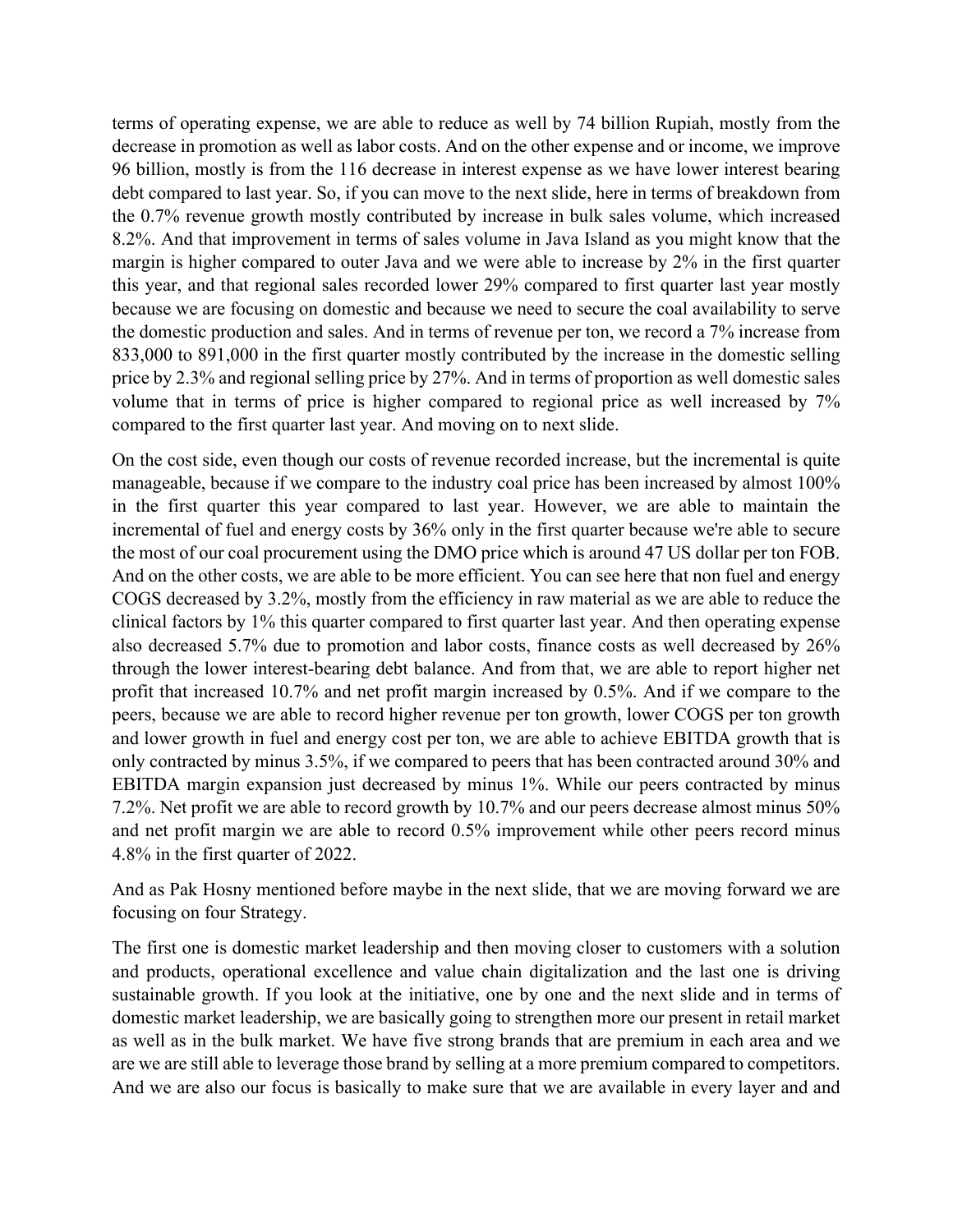can serve all types of customers that are brand sensitive as well as customers that are price sensitive. And we develop this strategy selectively based on the situation competition level of competition and situation in each area. So, for example, in West Sumatra, where we have very significant market share and very low competition only two competing brands other than us and our market share there is almost 100%, 96%. So, there we are able to strengthen our brand equity and selling at the very premium price. And compared to that, if we see the East Java, we have eight competing brands, so it's the competition level is different. So, here we introduce the Semen Padang as a competing brand for example. So, basically, it's to manage our market share as well as to be available for the customers that are more price sensitive. And in the bulk market, we already actually already have secured 75% share of wallet in 2021. Basically, for the for the national strategic projects, and we are aiming to increase our share of wallets in those projects by serving various tailor-made solution for the specific project requirements and supporting as well by the nation one, nationwide production and supply chain facilities that we have along Indonesia.

And the second strategy we are not only focusing on the existing market, but we are aiming to tap into the new market with the new product, we have developed various product value added products for example, we are addressing the 12.75 million units backlog housing that need to be that become a homework for the government. So, the government now in 2022 planning to build around 240,000 units of cheap house for the low-income groups. And we are aiming to support that initiative through our product called Dynahome that able to serve or build the small house in four times faster. So, in terms of cost and time is faster as well as maintain the quality. And then we also have developed value added, various value-added products with better margin like SpeedCrete, that is fast drying concrete and then ThruCrete that able to help us to have more area to prevent from flood. And then we also have mortar, is instant cement, as well as Masonry cement that is cement with a lower clinker factors and suitable for non-structure application based. So basically, it's also in terms of costs, it's lower and can serve our target to reduce emission or decarbonization. And we also want to increase our involvement in how we can support to small infrastructure programs in village level that mostly supported by the government budget.

And then to the next slide is we are continuing to improve our operational excellence; we implemented utilization and apply industry best practice. So, for example, we are in progression of implementing plant optimizer to basically able to optimize our production process, the index as well as composition and consumptions of materials and energy. So hopefully, we are aiming to secure our or to be more efficient in terms of electricity and thermal consumption by 2%. And at the end, we'll achieve improvement in overall equipment effectiveness that we aiming to achieve around 85% based on the industrial leading practice. And then we also want to implement solar panel. Now it's still small in terms of portion but we are aiming to increase the portion to 25% in 2025, and hopefully it would it is expected to reduce the tariff by up to 15%. And then we also aiming to be more efficient in terms of distribution costs by implementing backhauling cargo consolidation, as already mentioned before by Pak Hosny, and estimated to be able to serve to reduce freight costs of around 10%, when it's 100% implemented.

And the last but not least, our commitment to the de-carbonization, it's very important for us. We are, previously, our target is only 18%. But we are revisiting our target up to 2030. We benchmark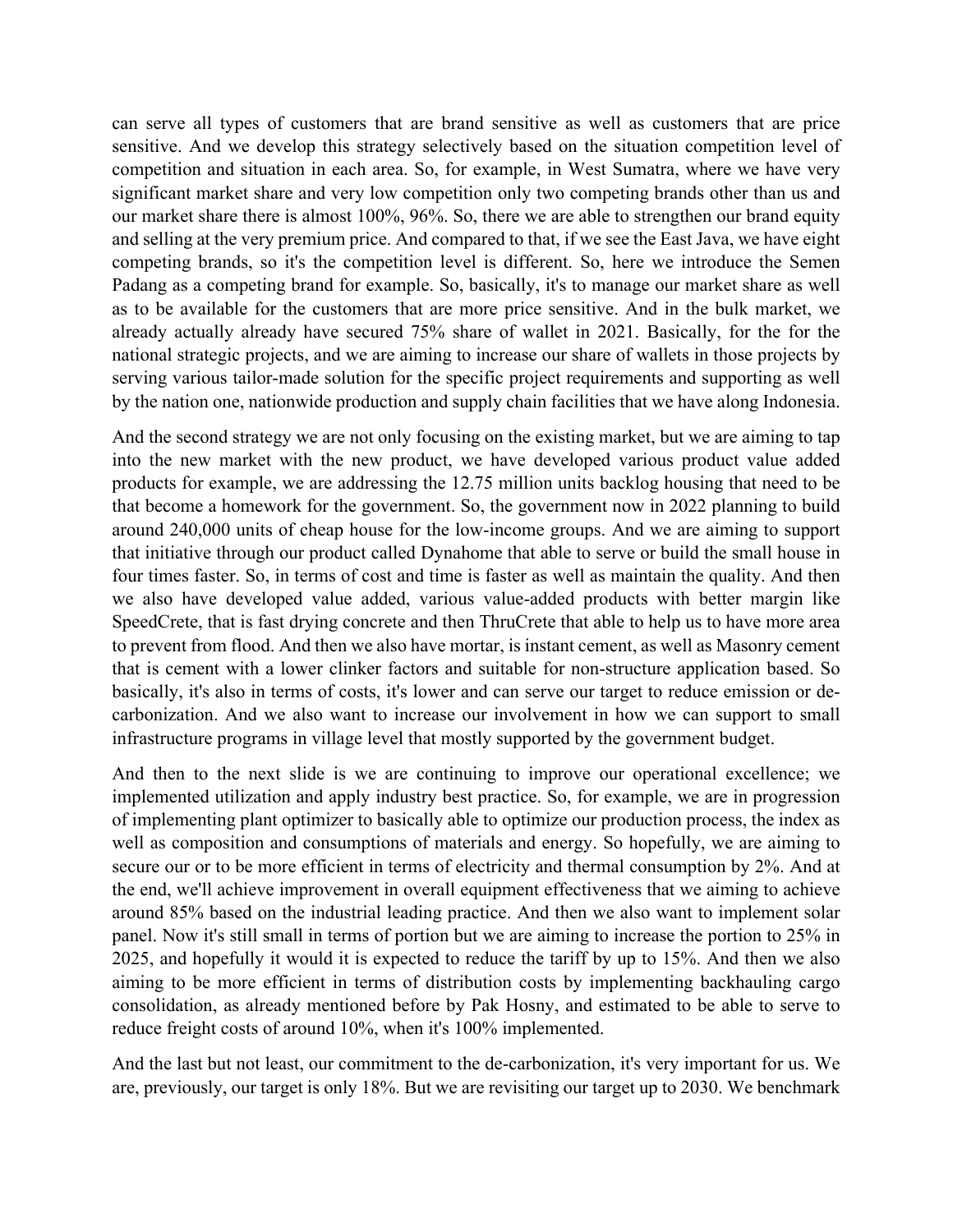with the International Energy Agency's. The standard is at least to reduce to 520 kilogram CO<sub>2</sub> per ton cement equivalent. And we are aiming to achieve  $493$  kilogram  $CO<sub>2</sub>$  per ton cement equivalent in 2030. So, it's translated into 30% reduction compared to baseline 2010. And how to achieve that, we would conduct two approach. First is to increase the thermal substitution rate. Currently, we are at 5.5% level and we are aiming to achieve 20%. And to also reduce the average clinical factors, currently, we're at 70% and we're aiming to achieve 61%. And not only focusing on target CO2 emission intensity scope one, we also put strategy to put target to reduce to emission scope two as well. So, we expand as well our focus to scope two and we are aiming to reduce up to 24% in 2030. And how we achieve that? It's through two approach, first is to implement a plan optimizer as well as to implement solar panel to replace some portion of our electricity consumption. So, I think that's what we can deliver now. And we are we can now move the Q&A. So, if you have any question please raise your hand and we will allow you to unmute your speaker.

**Febriandita:** Okay, we have Madhav Marda. Can we allow, allow to unmute please.

**Madhav:** Hello, am I.. (unclear voice)

**Febriandita:** Yeah Madhav, you can unmute yourself.

**Madhav:** Hello, I'm on the below. Can I speak?. Hello? Hello?

**Febriandita:** Hello

**Madhav:** Yeah, can you hear me?

**Febriandita:** Yes, we can hear you Madhav.

**Madhav:** Sure, sure. Yes, so my question was, what percent of our coal requirement is coming from DMO, like in the last two or three months or last six months. What percent of coal is DMO?

**Febriandita:** Okay, Pak Hosny?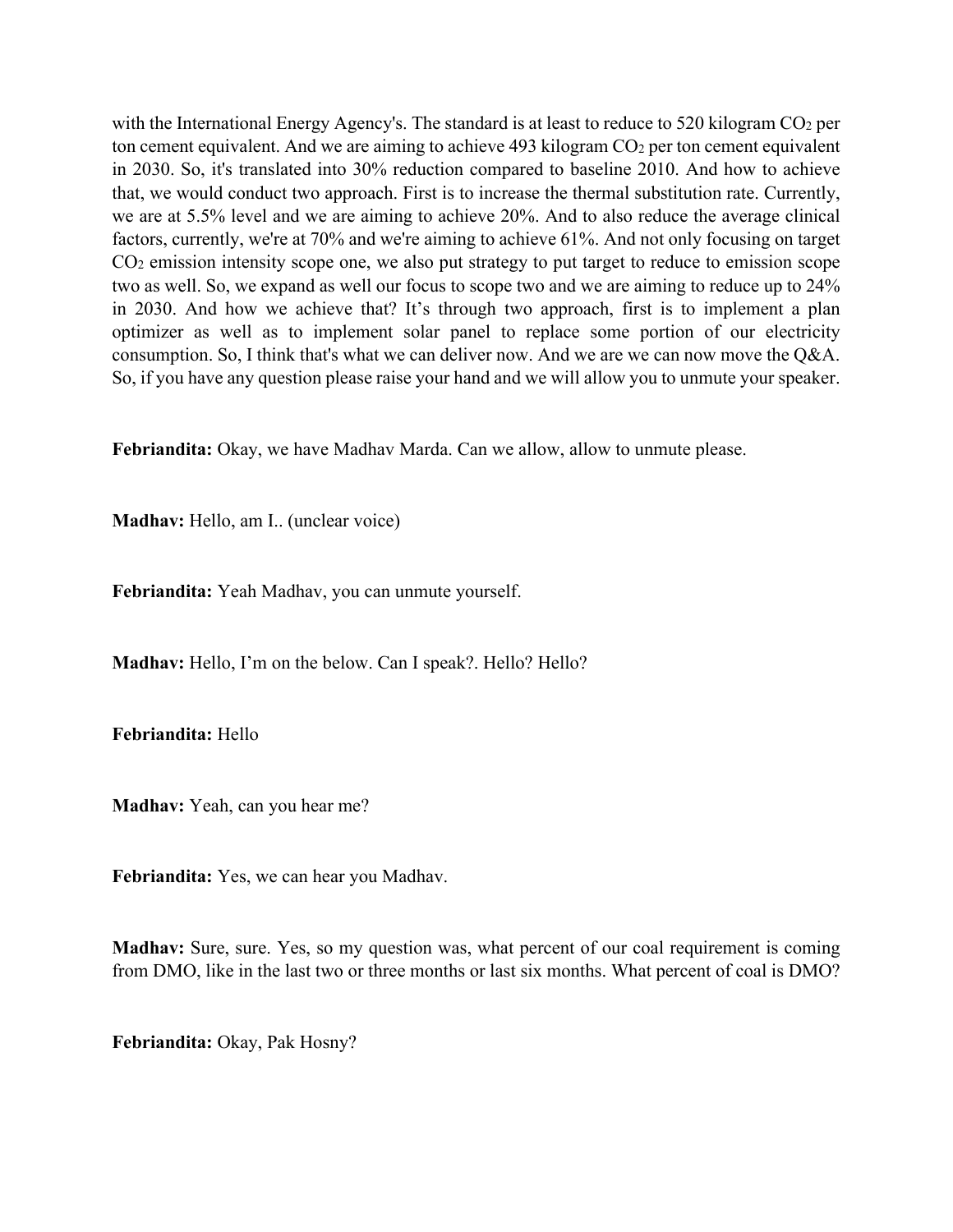**Hosny:** Hi Madhav. Okay, so during the first quarter, we still use the inventory of our coal from the fourth quarter 2021 which is the higher price, around 50%,, and 50% is actually from the domestic price obligation that we get from January until February. Average composite actually happened in first quarter is around 960,000 rupiah per ton so 50:50 DMO and also the previous market price. But starting from Q2 until Q4, we should be able to manage the coal requirement using the DPO price.

**Madhav:** Okay, so basically for the rest of the year, are price of coal or the power and fuel cost per ton should come down right because we'll switch to the DMO linked pricing?

**Hosny:** Yeah, it will converge to around 870,000 to around 880,000 for Q2 until end of year, because the there is also an increase a bit on the logistic price for the transporting the coal but it will compensate with because of the reduce of the coal itself. Now, from Q2 until the end of this year 100% using the Domestic Price Obligation price.

**Madhav:** Okay, that's great. And just to reconfirm Jan to March, which is Q1, average consumption was 960,000, which will go down to 880,000 right?

**Hosny:** Yes, 960,000 the average composite price of coal per ton that we consume, Q2 until end of year around 860,000 to 870,000 composite average coal price per ton.

**Madhav:** And do we have supplier assurance that all of our coals can come from the DMO link, like we have the assurance from the coal supplier?

**Hosny:** Yes, until now, we already have commitment from our coal suppliers. And this is also with regards to our, with regards also from the government that is pushed forward for suppliers to provide coal with DPO price to local industries, especially, you know, the state-owned enterprises.

**Madhav:** Okay, so just last, the last part of this question. So, 100% of our coal repeat DMO linked for the rest of the year, would it be a mix between DMO and non DMO?

**Hosny:** So, for starting Q2 until end of year 100% will be the DMO price. Because all the inventory from last year already utilized in the first quarter.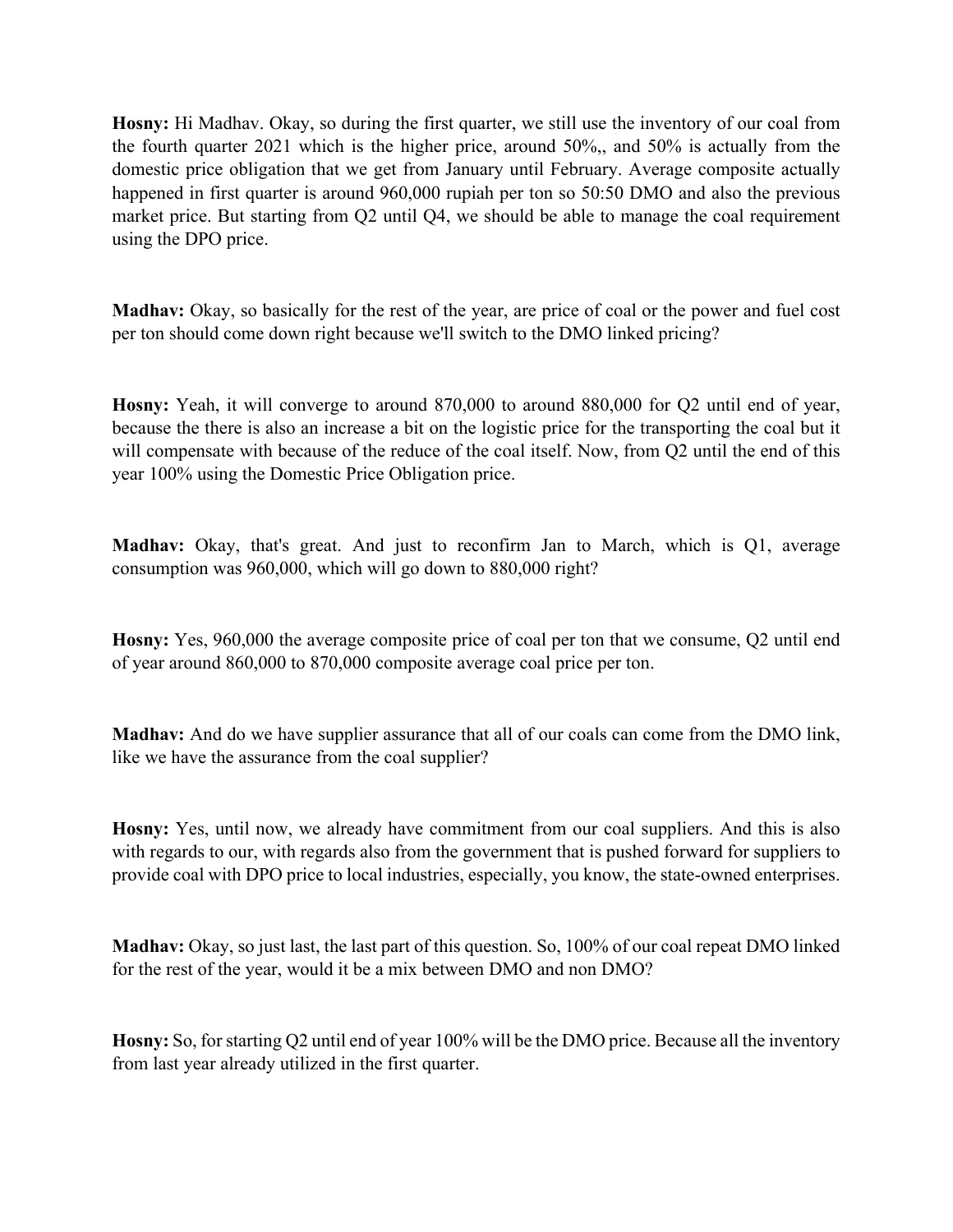**Madhav:** Alright, and also on the Semen Baturaja transaction. Could you give us an update on like, what is happening there? Like is that something which will be happening in this year?

**Hosny:** Sorry, can you repeat that again?

**Madhav:**The acquisition of Baturaja…

**Hosny:** Ahh.. okay, yeah. Okay, so the process is ongoing and that's why we audited our first quarter, it's basically for the preparation of the rights issue transaction. So, the structure will be a rights issue whereby the government will exercise by injecting their shares in Baturaja, in SMBR. The process now is waiting for the approval from the Ministry of Finance. And hopefully by June, it will be concluded, and therefore we can start the capital market transaction and aiming to finalize the transactions by end of Q3 or, latest, early Q4 this year.

**Madhav:** And what is the valuation have we decided, the valuation for Baturaja?

**Hosny:** Still actually under calculation, because we're using the valuer, the public valuer. Hopefully by the end of June, we can get the figures of the valuation.

**Madhav:** Got it. All right. Thank you so much.

**Febriandita:** Thank you, Madhav and if the other has other questions from the floor, you can raise your hand button. Or you can also type your question on the chat box and we will read it.

**Febriandita:** We have Akshay Sugandi, you can unmute yourself.

**Akshay:** Thank you very much. Can you hear me okay?

**Febriandita:** Yes, we can hear you.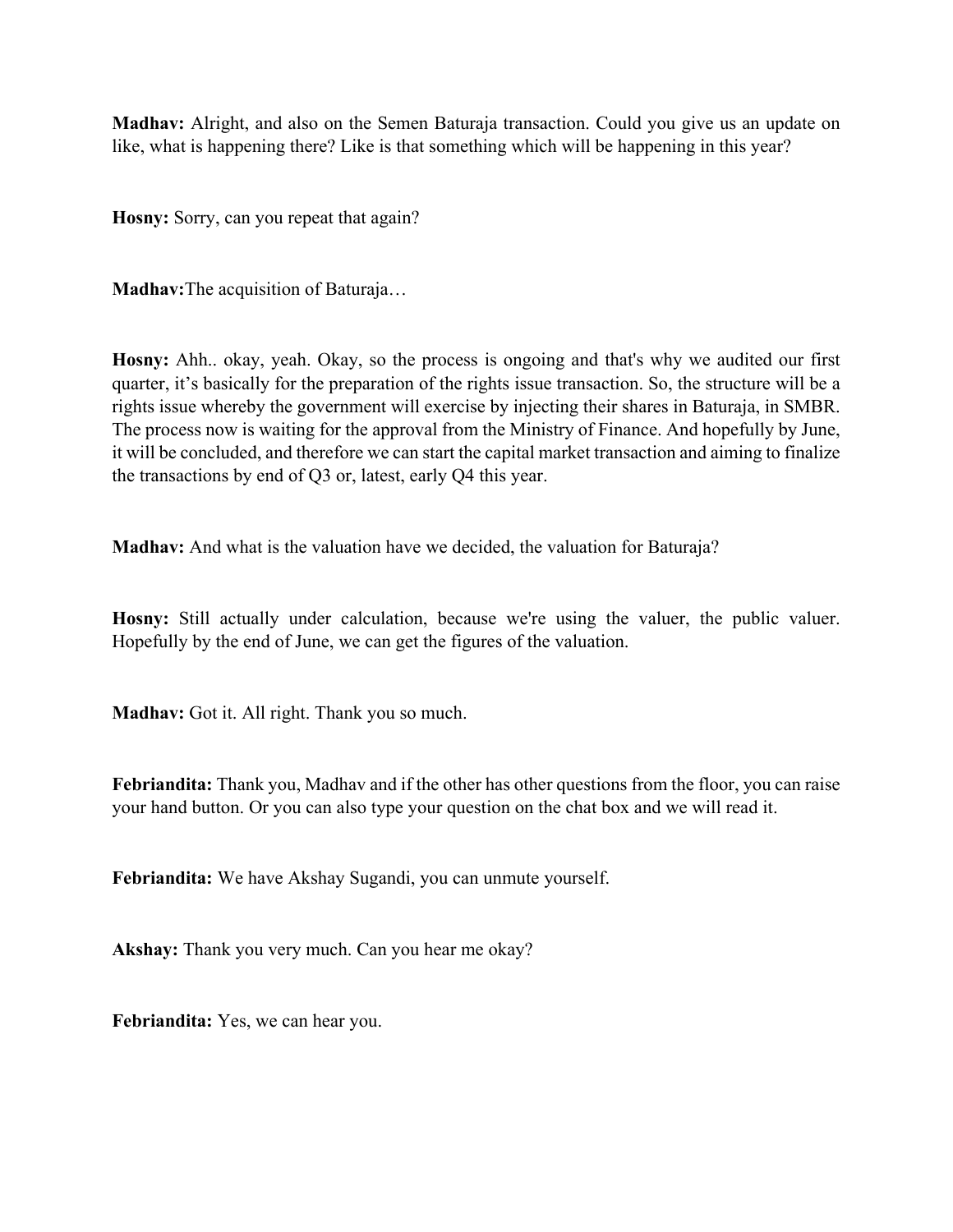**Akshay:** All right. Thanks for the presentation. This is Akshay from Macquarie. So, the question I have is on your sales volume. Noted that the first quarter the regional sales were down quite a lot, which dragged down the overall sales volume. So, what is your strategy on the regional sales is the first question. And on the second question, how do you see a full year market share being on the domestic side given the entry of new players as well? Thank you.

**Febriandita:** Okay, so the first question was regional sales. How's our approach on the regional sales considering the decrease in the first quarter? Is that the question?

**Akshay:** Yes, correct.

**Febriandita:** Yeah, okay. So, basically, in the first quarter, we are focusing our, we always focusing our sales for serving domestic market. However, if we see that regional sales can help us to reduce our fixed costs as well as adding more profitability, then we will serve the market. However, as you know, that we need to focus on the coal availability to serve domestic market first, then that's why in terms of volume in the first quarter is we can, we record decrease in terms of regional sales. And going forward, we will see what is the opportunity, how is the price in the market because regional price is quite fluctuated. It's also, we also compete with the other countries and as you know that the other countries, for example Vietnam, they have different approach on coal pricing. They have, like, some sort of subsidized from the government, so it's more challenging to increase the price in the regional market compared to the domestic market. And in terms of availability as well, we need to focus on domestic. So, we are going to see more closely on the on the market and any opportunity to be able to increase volume domestically. And regionally, we will see what we what we can do later on. But our main focus is on domestic. Maybe Pak Hosny, you want to add?

**Hosny:** Yeah, in addition to that, basically the- looking at the situation right now, we have this cost push from the coal, and also the dynamic in the competition in the domestic. While as you know, basically, the driver for the margin definitely comes from the domestic market. Therefore, this year, we will focus more into how to manage the profitability, rather than the market share. So, what we're aiming is to enhance and get more EBITDA share, and then put forth the market share on the on the second line. Doesn't mean that we don't care about our market share, definitely, we also want to see where is the, what do you call, the equilibrium will happen in terms of the profitability and market share. But first thing that we would like to focus is how we basically drive the market in order to increase the profitability. And we see now, until now, most of our competitors already also increasing their price. But again, we will see on the second half, how this goes forward, because there supposed to be a saturation in the market. And we also need to maintain our market share, in order for us to be able to maintain our premium positions in several areas. So, we are looking closely in terms of how to strategize and, you know, balancing that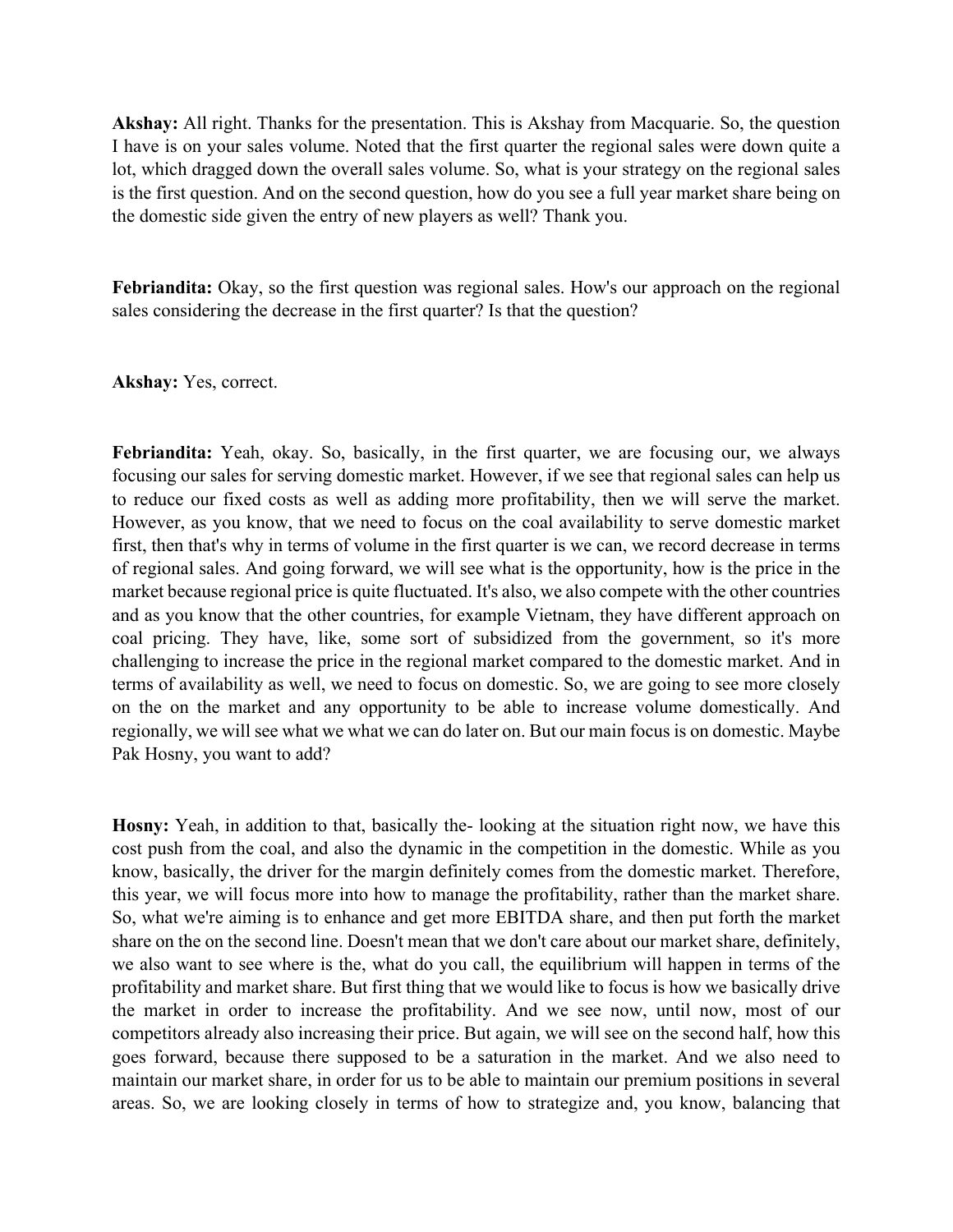situation. Now, in terms of the regional sales, definitely, this is an opportunistic basis. If we see that there is residuals on our clinker or bulk cement left after we basically focus on our domestic sales, then definitely, we will tap in the regional or export market. But if we see that, you know, we have to focus and, you know, the room for us to increase further on domestic is still quite big, then we will focus on our domestic. But the main point is that we will focus to target the market, which can bring profitability.

**Febriandita:** And maybe the second question Pak Hosny or Pak Agung, the full year market share expectation?

**Hosny:** I think, now, our market shares actually is around 49% right? So it's going to be hovering around 49%-50% until the end of the year, yeah..

**Akshay:** Got it. And if I may ask the last question, what are your thoughts on any further price increases for the year?

**Hosny:** Yes. So, we have increased our ASP from April even until now, we will increase further in June. Second half we will see if, you know, because we also have to see that situations based on the conditions of our, you know, we don't want our market share to drop like 45% or 46%, right? Because it's going to be tough also for us to take again the shares going forward. So, we will see, if there is a good opportunity to increase further on the second half, whereby the decrease of our market share is not decrease rapidly, then we will increase. Because now, in terms of the costs, I think we should be able to manage, because of the coal price we are able to manage now. And also, other costs we supposed to be able to manage, notwithstanding the strategic initiative of increasing the TSR, cargo consolidation, and also decreasing the clinker factor which will support further on our cost efficiency agenda. Now its how we dance in the market, right, by combining the right ingredients of increasing price and also maintaining market share, but not much to focus only on market share, but also to see where the profitability is. Our aim is, basically, to manage the margin, EBITDA margin, around 23%. If, let's say, we should be able to manage that, perhaps that's the time for us to increase again our market share. But if it's kind of dropped, then we have to sacrifice a bit on the market share and increase the price. So that's, that's how we play the game.

**Akshay:** Got it. I think that's very very clear. Thanks so much for answering the questions. Thank you.

**Febriandita:** Okay, thank you Akshay. And for the next question from Yung Juen, I will allow you to unmute yourself.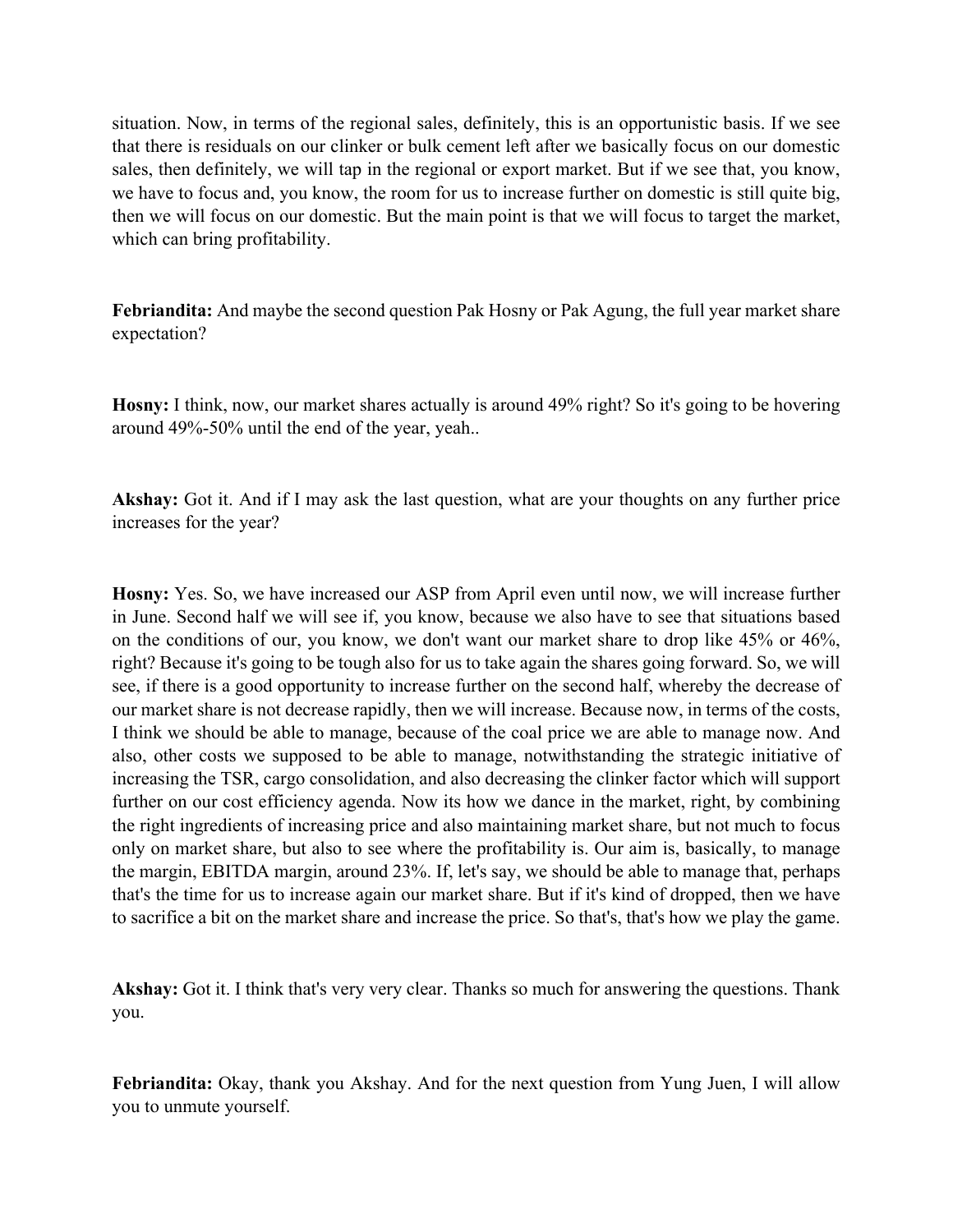**Yung:** Yeah, thanks a lot. Can you give us the coal cost in first quarter 2021? And second quarter 2021?

**Febriandita:** The coal cost that you were asking?

**Yung:** That's right. Just for reference, you know, you mentioned first quarter 2022 was 960,000. Right? Yeah. So, I'm just curious, what is the coal costs the previous year in first quarter 2021 and second quarter 2021?

**Hosny:** Okay, so the first quarter of 2021, our composite coal costs is 580,000 per ton. First quarter 2022 is 960,000, which is an increase around 66%. Second quarter, we expect the composite goes down to around 870,000. And last year, I think it's still around 580,000 the second quarter. Because the second quarter last year, it's still stable, the coal price. The coal price increase, basically, happens in Q4 of last year.

**Yung:** Thank you. And now that you have the DMO supply, and at the DMO price, how does this change the way you raise prices in the market? Does it have any impact at all?

**Hosny:** Okay, just like we explained, we would like to balance out market share and also ASP, but the main target is, basically, to maintain profitability. So, I gave you a guidance of EBITDA margin 23%. So that's where we play the game in the market. I mean, let's say if we see we able to maintain margin, then perhaps it's time for us to maintain a bit on our market share or increase. But then if we see that in the market, basically, there is a chance further to increase the price without even jeopardizing the market share, then we will do it. We will get that chance even, you know, getting a higher profitability.

**Yung:** Right, but there's no requirement from the regulator from the government that because you're getting the DMO price you are limited on your- limited on pricing power?

**Hosny:** No, there is no regulation on that.

**Yung:** Okay. Last one, can you comment on Indocement, you know, they took over operations in East Java of Bosowa. Just curious if you can give some color on the competitive environment there.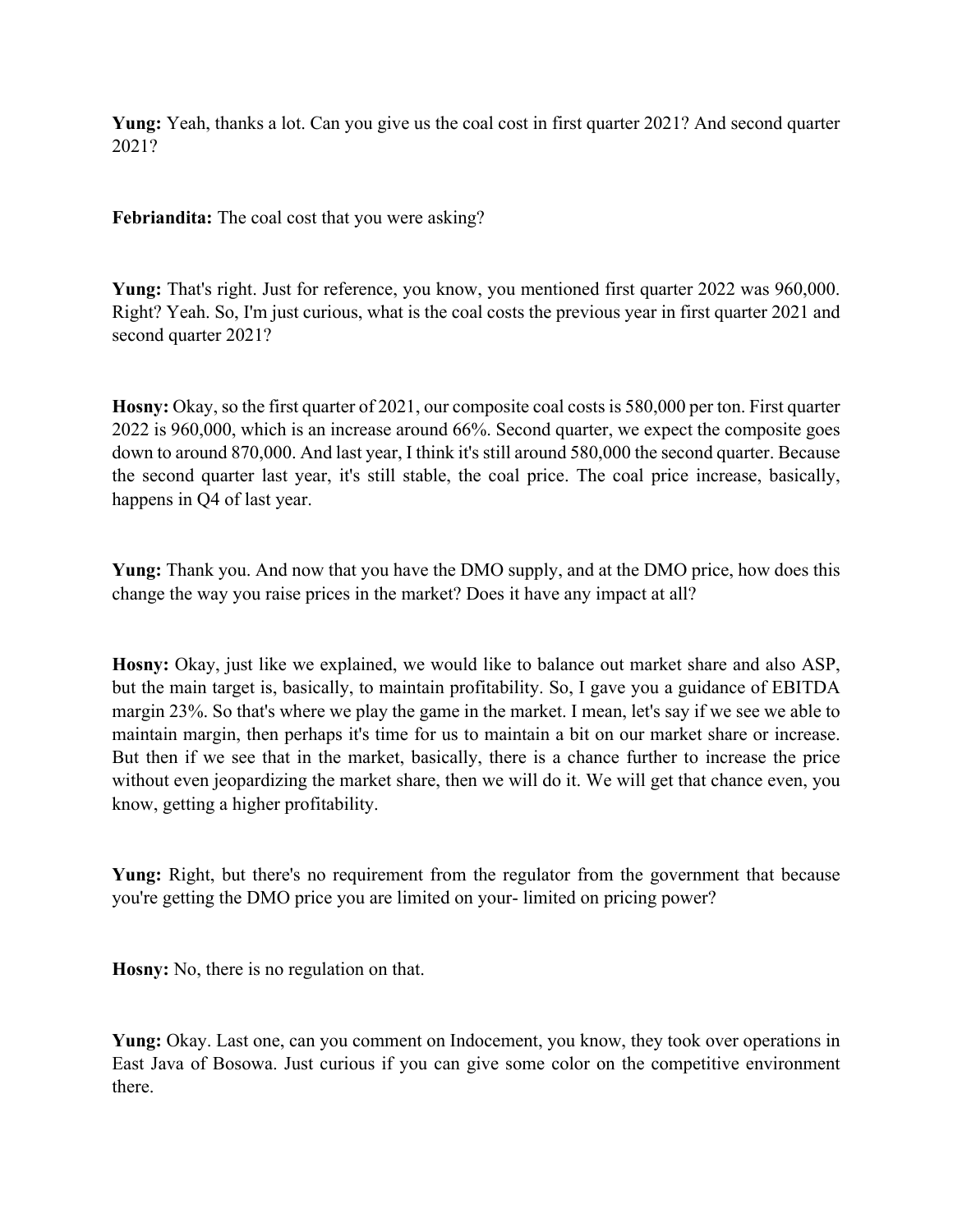**Hosny:** Okay, so we don't, we still don't know yet about the transaction. Let's say if it's right, I think at the end of the day consolidations will happen in the market. We and Indocement, basically, we know the market very well and we compete in this same playing field. I think, overall, it shouldn't be a detrimental effect to us. I think pretty much those areas where we basically compete each other are basically already in situations that we can manage together. So, I think it's- it will not affect anything to us.

**Yung:** Thank you.

**Febriandita:** Thank you. Moving on to the next question from Brijesh, I will allow you to unmute yourself.

**Brijesh:** Hi, good afternoon, everyone. So, I had two questions as well. So, the first one is on volume. What's kind of the expectation you have for full year? I know you're saying you will be growing with market, but if you can give a little more flavor how you see the full year panning out in terms of volume?

**Aulia:** We definitely, in our budget, to expect the volume to be two and a half percent higher than last year. Up to now, the volume is still tracking for budget. So, we will see what would happen to see after the Eid festive last month, I'm sorry, this month, whether the following will- is gonna pick up on this June onward.

**Hosny:** In terms of domestic volume, we are targeting to increase. But again, total volume because we will see the export, we will see if there is a chance, we may tap in export market. But if, let's say, it's enough for us to basically get the target from the domestic market then perhaps not so much on the export market. So, what we are saying is that basically the domestic definitely that we are aiming to achieve increase in terms of the volume.

**Brijesh:** Okay, so if I heard it correctly, it's two and a half percent increase in domestic volume?

**Aulia:** Yep.

**Brijesh:** Okay. And looking at the current market trend, how- have you seen any kind of pickup in demand on the infrastructure side? Have you seen any kind of slowdown in the retail part?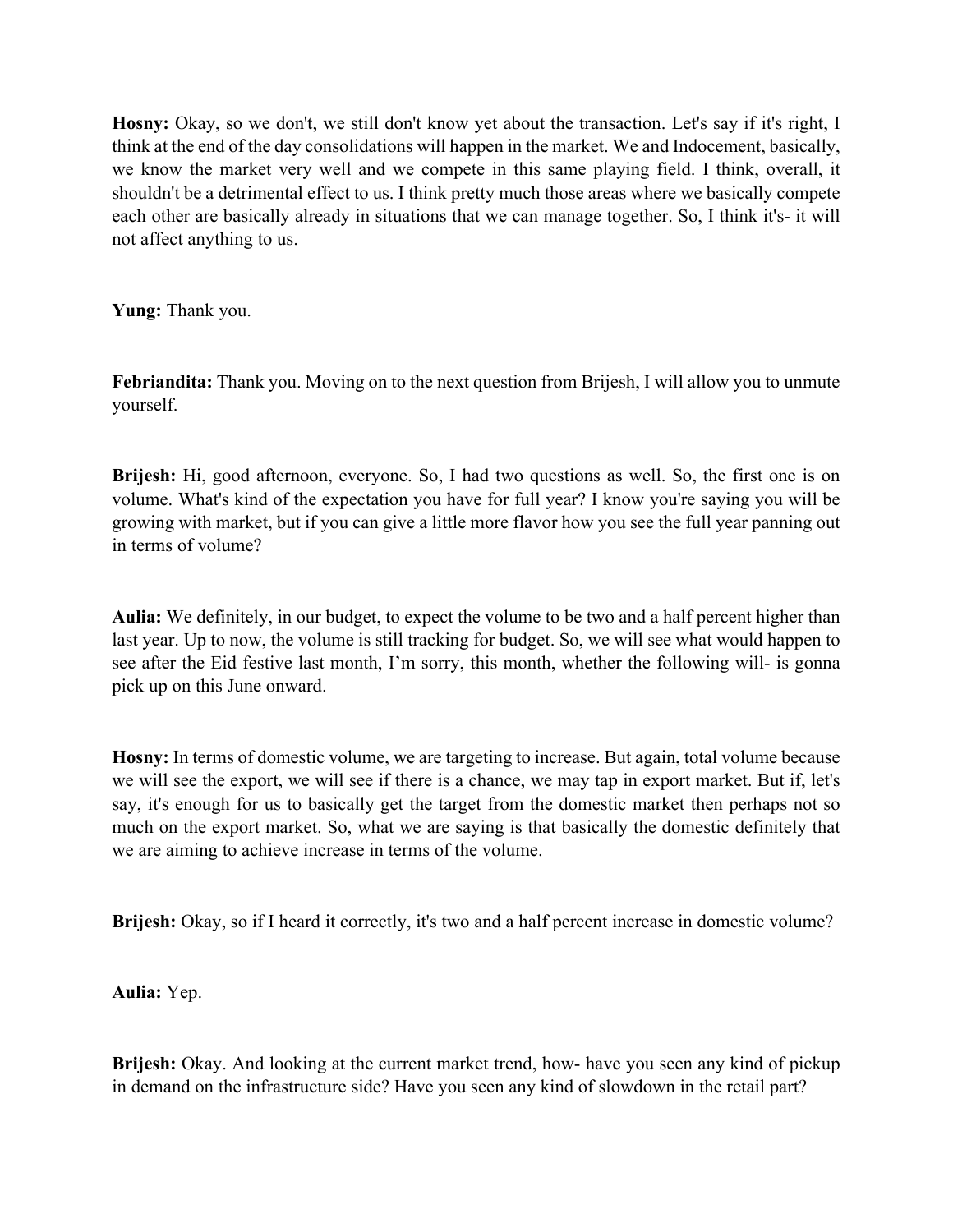**Aulia:** Well, up to Q1or until March?

**Brijesh:** Well, I'm just looking the current one after the holiday.

**Aulia:** The current one is still tracking our budget.

**Brijesh:** Alright. I have another question on the de-carbonization, those targets were very helpful. I just wanted to understand, what's the kind of capex associated with those targets?

**Aulia:** Capex not much, we're going to invest on CRM on the IT side, but it's not going to be on which most capex is going to spend, you know, the manufacture department and our target on ESG.

**Febriandita:** So, it's that answering your question Brijesh?

**Brijesh:** Okay, that's all right. Thank you.

**Febriandita:** Okay, moving on to the next question from Onkar. I will allow you to unmute yourself.

**Febriandita:** Hello Onkar? Hi, we are still not able to hear you. Or I think we also have your question on the chat box. Maybe I can read to the meeting. Is there some restriction that you cannot use DMO coal for cement that is exported? Pak Hosny? Oh okay.

So, there's no specific regulation that prevent us not to use the call for export. But as we know the availability we need to secure the availability, and our focus is to serve domestic market as the margin is higher compared to regional. So, our focus now is still on the domestic, but there is no specific restriction for using the coal for, DMO coal for export, or maybe Pak Hadi if you want to add something to that pak? No? Okay.

So hopefully that's answering your question. And there's the follow up question. ASP increase on a year-on-year basis is up 2.3% on domestic cement. How much is it up versus second half last year, also coal price for third quarter 2021 and fourth quarter 2021 numbers? So maybe I will answer the ASP increase.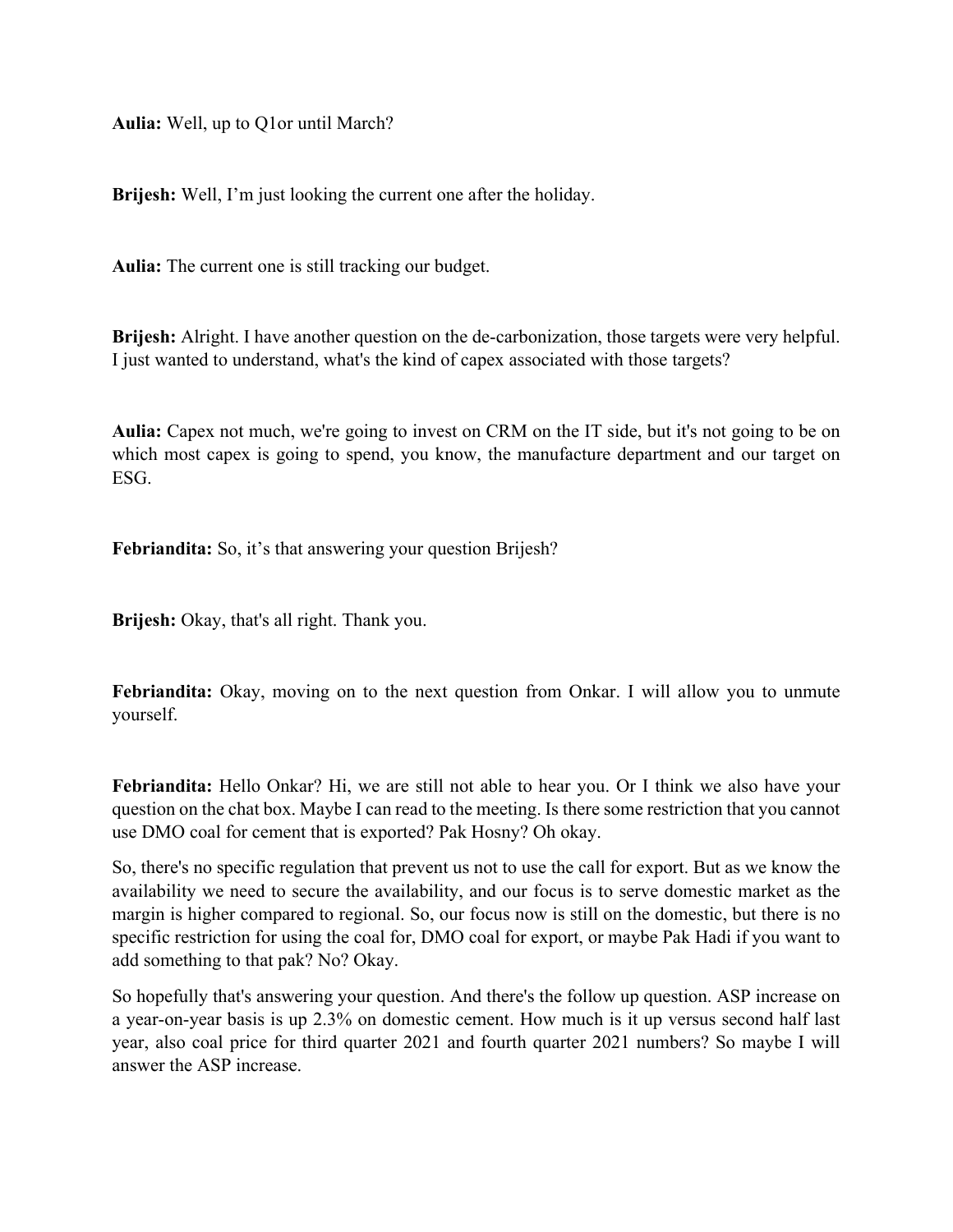So, January to September 2021, basically, we did not adjust up price. We just start adjusting price in October and November. So, from October until April, our domestic ASP has increased almost 7% if we compare to the September level, which basically not- quite flat during January to September 2021. And then for the second, second half, sorry, coal price for third quarter to fourth quarter 2021, Pak Hasan maybe? Pak Hosny?

**Hosny:** I can answer that. So, third quarter 2021, only composite average coal price is around, is around seven 680,000. And on the fourth quarter of 2021 is average, around 970,000 per ton.

**Febriandita:** Yeah, hopefully that's answering your question Onkar. If you still have a further question, you can put your question on the chat box. Okay. So, if you still have more questions, participants still have questions, please raise your hand button, and we will allow you to unmute yourself.

**Febriandita:** Okay, I think we already addressed all-

**Madhav:** Oh sorry, can I ask?

**Febriandita:** Yes, please Madhav.

**Madhav:** Could you just help me with the content for implementation of the ODOL and the likely impact that can have? And secondly, do you expect fuel and electricity tariffs to be raised, especially because of carbon tax coming in for them? Thank you.

**Febriandita:** The first one is regarding, the first one related to the over dimension and over load. There is no, up until now, there's no update from the government related to that regulation. So basically, it will be implemented in 2023. And in terms of impact, it will impacted our transportation costs in selling expense. However, we are able- it will happen and it will impact all players in Indonesia. And we will be able to pass on that, we should be able to pass on that to the price. And then in terms of how it will impacted SIG compared to others. Because as you know, we have extensive distribution network all around Indonesia compared to the other, so the impact should be better for us compared to the others. And basically, it will impact the land transportation costs. It's represent around 50% from our total transportation cost to the customer.

And for the second one regarding the electricity tariff. Up until now there's not yet adjustment, yeah, on the electricity tariff. We have heard that the government plan to adjust up the price but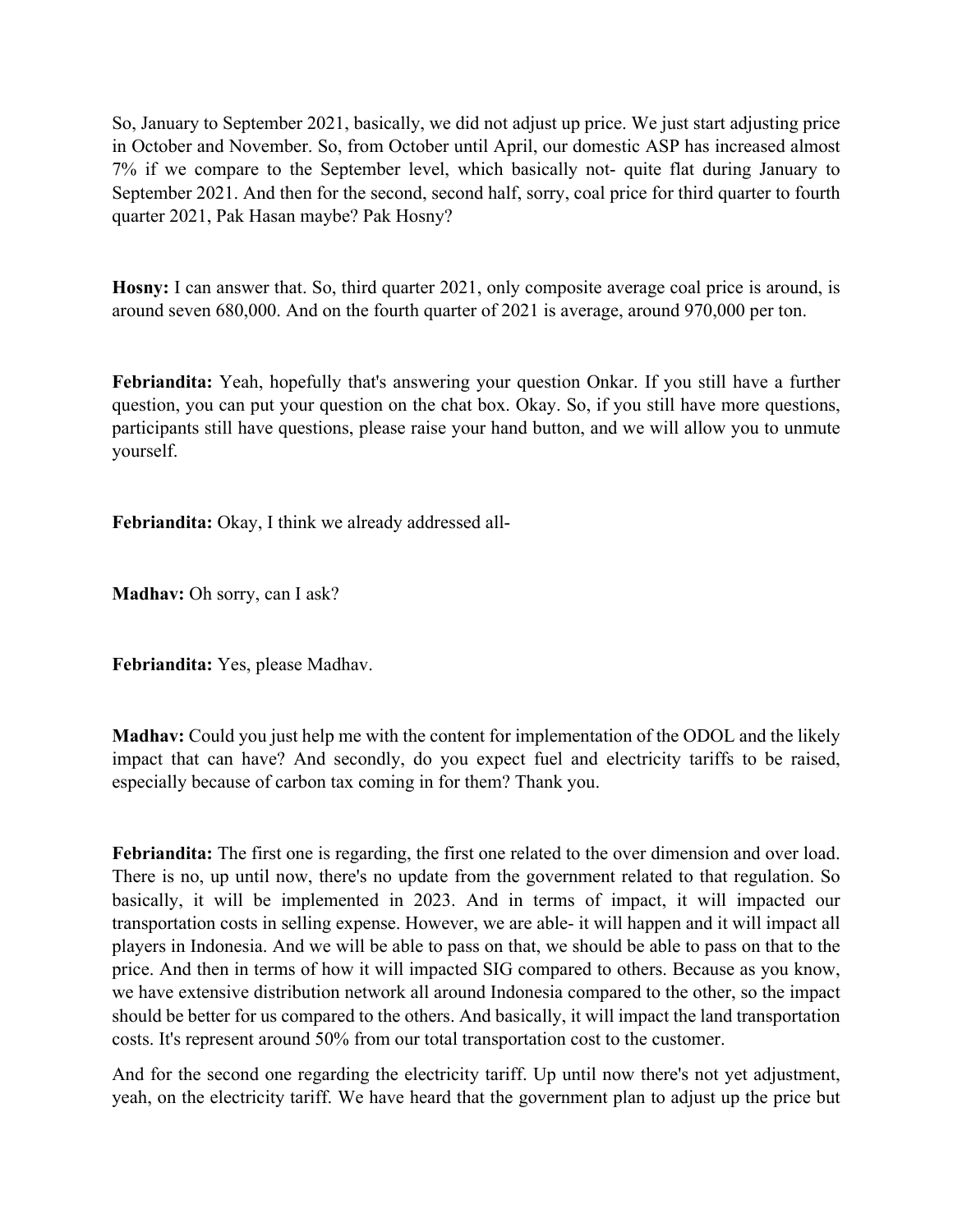because it's also related to the political decision, so up until now, we haven't heard any clear plan on how much the government will increase the electricity tariffs. But we actually have also calculate that on our projection, and hopefully, it will not impact so much on our costs as we still in the plan to adjust up our price again later on. This going to be one of the consideration to adjust the ASP, or maybe Pak Hosny also have more comment on that?

**Hosny:** He also asked about the carbon tax, yeah? So that's actually one of the thing that we are targeting is basically to achieve this net zero carbon. So, on the debit side, as you see already in our initiative, that scope one and scope two, that's basically what we are aiming to do on our internal process to reduce the emission. But on the credit side, we are also now focusing on getting the credit, carbon credit. So therefore, by 2030, we can get the net zero. One of the example is basically to move our server from on premise to cloud, which is currently in progress, which we get, we will get the carbon credit on that, and also plenty planting some trees in our ex-mining area. So, it's actually work in progress. So eventually, by 2030, we're going to get that net zero.

Here also, we have Pak Oepoyo yeah. So basically, first thing I also would like to give you an overview. We restructured our organization in first of April, whereby we changed a bit on the organization's to be more focused on delivering the robust agenda that we already mentioned to you. So, for example, Pak Aulia now is the director focusing on the business development, and marketing and sales. So, focusing on that. Pak Adi Munandir, he used to be the supply chain and sales, now focusing only on supply chain, inbound and outbound. So, procurement now is under him, distribution and also, inbound procurement inbound logistic. So, it's more focused. And in terms of the ESG, we established a group. So, there is this Group of Sustainability and ESG. And we have here appointed Pak Oepoyo, who used to be the, the head of ESG at Holcim. And now we appointed to focus on, you know, lead ESG initiative for SIG. And it's under Chief of Strategy, which is under President Directorate, the Chief of Strategy is Pak Antonius Bermana, yeah Pak Antoni which is here also with us. So, perhaps Pak Oepoyo you can introduce yourself and perhaps you can give a bit of flavor of how we can get to that net net zero.

**Oepoyo:** Thank you. So, we'll introduce myself. So, basically, as we know that we will focus also in the ESG part. So, the ESG part is, we follow the pillars, we have five pillars, which is a sustainable solution pillars. We have targeted part of revenue, our revenue is not only from the cement selling, but also some solution product as presented before such as a ecolabel product and then some concrete which is a lower  $CO<sub>2</sub>$  content and cement, lower  $CO<sub>2</sub>$  content. And also, the second pillar is about the circular economy and climate, which is we have a target to reduce our CO<sub>2</sub> footprint 30% from the 2010's baseline below 500 kilogram CO<sub>2</sub> per ton cement. And then the circular economy also we have target to have like a quantity of alternative fuel and raw material, which is three millions in 2030 that we will use as our alternative fuel and raw material. And then the other pillar is also the water and nature pillar, which is we have a target also to put some reduction of our CO-, sorry, water usage footprint and also improve our Biodiversity Action Plan. And then also the last pillar is about the people and community, which is we will improve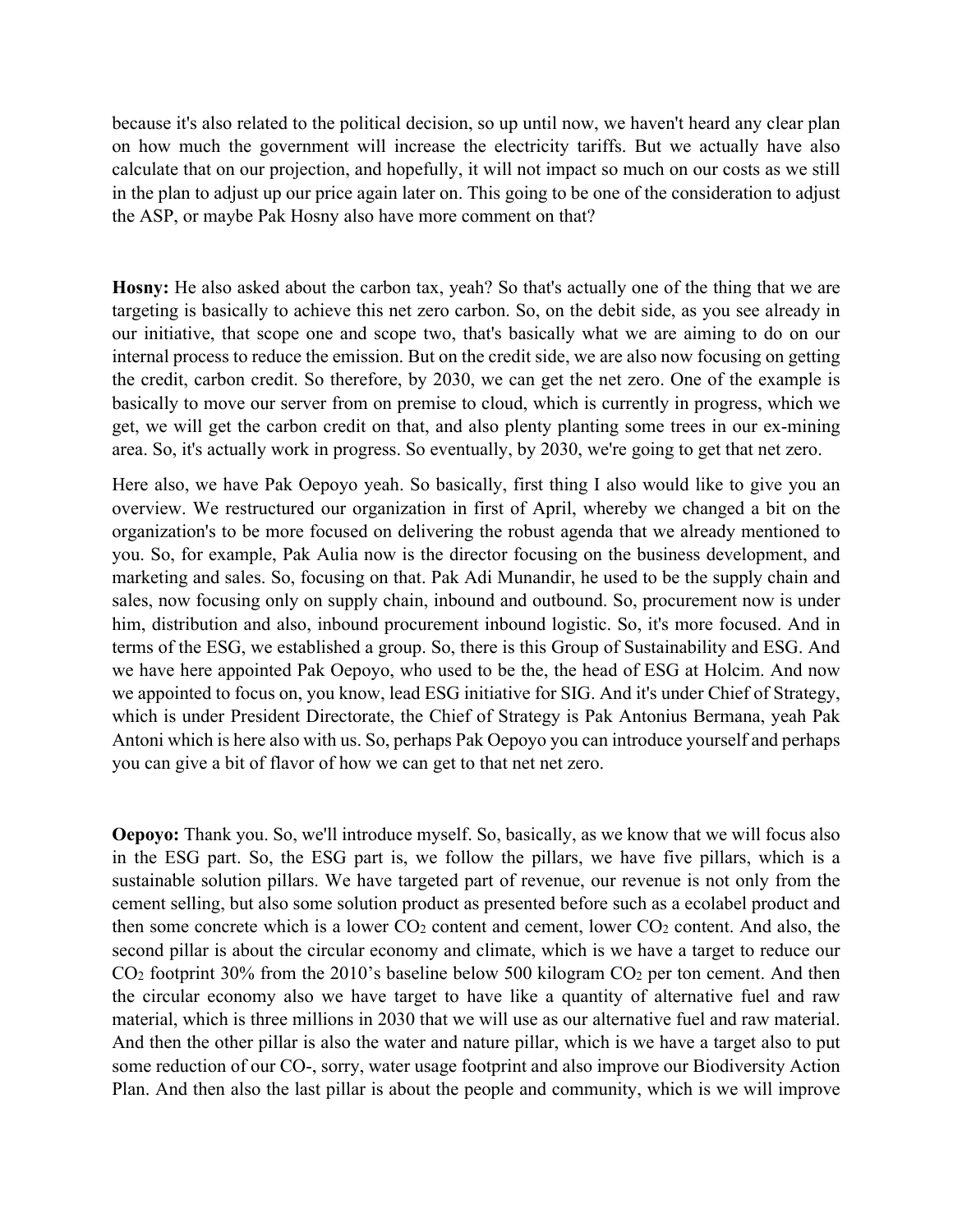our occupational health and safety, including the beneficiary for our community for several program and then inclusive business. So, we will increase our beneficiary for our community development program. So that's the summary of our ESG or sustainable development strategy to further improvement. Thank you.

**Madhav:** And just one last question from my side, is the DMO coal for us for rest of the year like all of our coal will be DMO priced. Is that the same for the entire Indonesian cement industry? Or do the SOEs are getting some sort of preference for DMO price? Thank you.

**Hosny:** I think, okay so, we focus on ourselves first, and the rest of the players, of course, they will they will try to get the DPO price, but it also depends on how they procure the coal itself, right? Because it comes again, on the planning, the planning itself. We already planned about this since last year. That's why we focus to have a midterm and long-term contract with several big miners and have strong traction with them. So therefore, it's easier for us to manage. But the rest of the players, I don't know, maybe they do spot basis. So, for them to engage a new contract with several big miners, probably it's harder, but they will try and also to get the government support, I believe. But again, it depends at the end on each company's strategy and planning of how to get this procurement of the domestic price obligations coal. I think that's, you know, what I can say about others.

**Madhav:** Thank you so much. Thank you.

**Febriandita:** Okay, thank you Madhav. Next question from Yung Juen, I will allow you to unmute yourself.

**Yung:** Thanks. Just wanted to follow up on the ASP increasing mentioned in June, is there any more color you can give us? How much you increase, what region, is it nationwide?

**Aulia:** So we increased the price in April. So in the middle of April, takes full impact on this point of May. The future plan, I think we just want to target on our EBITDA margin target, which we expect not to be worse than last year, or at least equal to last year. So we'll look at the situations,you know, the demand itself whether it's striking our protection or not.

**Yung:** Understood. Okay. Understood. But just to be clear, there is another price increase scheduled for June. But you're saying you can't really comment on that now. Right?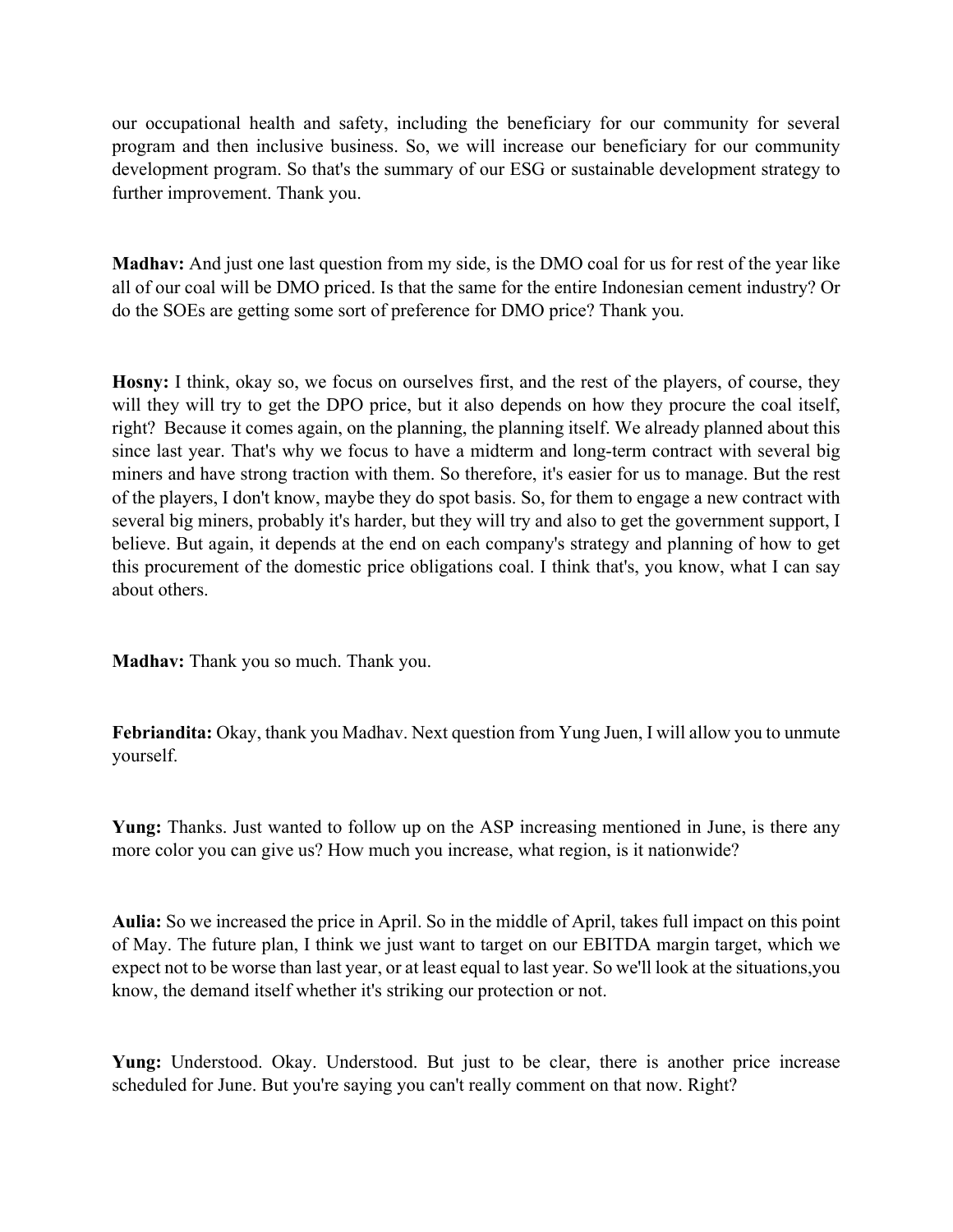**Aulia:** Um, I can't make comment at this moment. Where are we gonna do another project adjustment, but what we do look at is first the EBITDA margin, and secondly the competition itself.

**Yung:** Got it. And can I just ask about the smaller players and also the-some of the fighting brands, are they also increasing prices as well? Is that sort of follow through from the smaller players?

**Aulia:** Yeah, we're observing them because their financial situation is worse than us. Like day to day, most of the- even most of the major players have to buy coal on non DMO. So we expect these smaller players will suffer more if they don't do any price increase. We observe in the market that they follow, it reflects in our market share in April which is lower a little bit by point four something percent, but we still maintain 49.4% based on the latest data from the Indonesian Semen Association. So we are quite encouraged with, you know, with the result, when we do the price increase. For ourselves itself, we will scale back on the fighting brand. So there are two ways for us to do the ASP increase, first the price itself outright. Secondly, by having a better product mix. We will scale back on the fighting brand. I say it's a name- fighting brand is not going to be a permanent, it's just going to be temporary where we you see it fits. Otherwise, we'll pull back on a fighting brand and replace it with our main brand

**Yung:** Right. Okay, so just want to clarify, in May is there any volume color you can give us? Because I think April is skipped by Lebaran timing, which I think was in in the first week of May last year. So I'm just curious for me, is there any volume color you can give in terms of volume, domestic volume?

.

**Aulia:** The domestic volume in April actually is a bit lower than our expected. But it's still tracking and in the month of May, it's still pretty much equal to the May last year.

**Yung:** Okay, so just finally on the DMO, there's- for 2023. Is there any volume for 2023? Or when do you start to negotiate the procurement of coal for 2023? Thanks.

**Hosny:** I think for price 2023, it will happen on the Q4, beginning of Q4. And it all depends on the dynamic of the commodity coal price in the market. Anything can happen still, but I guess, looking at the situation, if we see the situations this year, I think, pretty much we are very confident in order to get the coal supply with the with the target price that we that we are targeting. Because as I explained before, we already anticipate this from last year and have a good traction with big miners in Indonesia.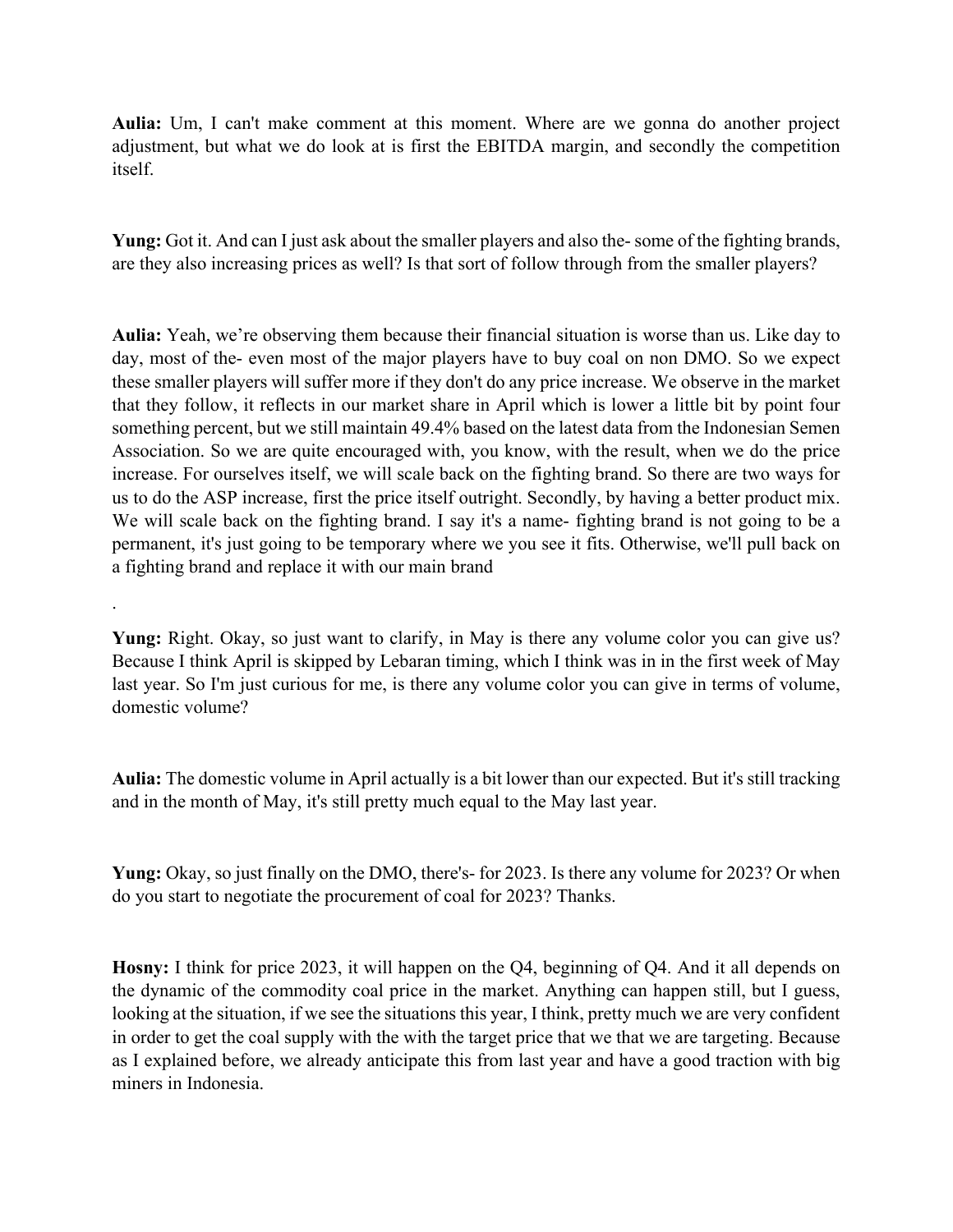**Yung:** Right. If I can just follow up, what has changed, actually, because this DMO was talked about since I think November last year, October, November. So, I'm just curious what actually changed from then until now. Because I think the initial response was a bit disappointing in terms of you didn't get much volume at the DMO price, but now you've been able to get to full year's volume. So just curious if you can share with us what actually change?

**Hosny:** Definitely, you know, how we basically communicate this to regulators, stakeholders and industry. And then also the ability to basically negotiate with our suppliers, yeah, because we have a long-standing relationship with suppliers. As you know, we are the second largest coal buyers in Indonesia. But again, also in terms of, you know, get the traction from the government also to put forth their attention on this because it is also their intention or, you know, objective in order to, to support the local industry requires the coal as one of the raw materials and energy source. So I think that's one of the thing that we did during the first of this year.

**Febriandita:** If I may add, the difference between the DMO regulation on- that approved in November, it did not mention about government support, specific government support. And in the new regulation that approved in end of March, government mentioned that they will support to ensure that the coal vendor would support this DMO, basically through Ministry of Energy and Natural Resources. And that's also one of the things that was Pak Hosny mentioned, we are able also to get more support from the government. That's the different with the previous regulation.

**Yung:** Thank you very much. It sounds like conditions are improving and congratulations. So, thank you again very much.

**Febriandita:** Thank you. And we also have a question from the chat box, and I think considering the time, it would be the last question for this afternoon.

The question from Swati, how much is the mix of fighting brand now in total volumes? I think we have answered that question before, around 10 percent yeah, and it will change later on based on the situation with the market. And then the second one, will all the industry players get DMO pricing for coal? And the third question, is the margin stabilized now, or we could see more pressure due to higher electricity or logistics?

Yeah, number two actually, we also have answered the question before. Basically with the DMO regulation, government expected that all players would be able to get coal at DMO. And government also stated their support on the new DMO regulation, however, how it would be different on how each companies would approach to the to the coal vendors, for example, Semen Indonesia, as we are the biggest coal consumer after the PLN. And we also have long term and strong relationship with our vendors. So we are able to secure more in terms of percentage